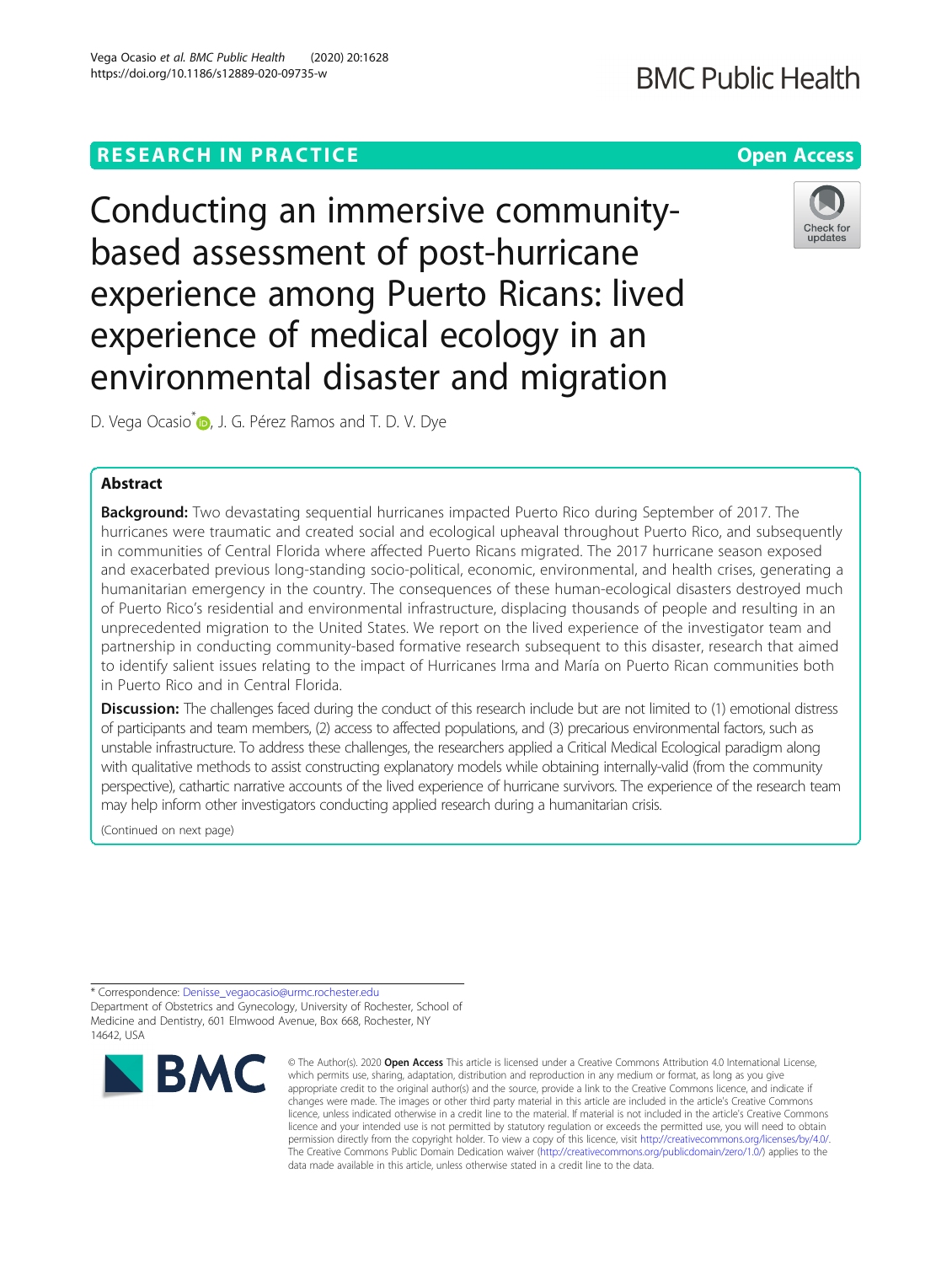# (Continued from previous page)

Conclusion: Lessons learned in this research included: (1) usefulness of applying the Critical Medical Ecological model in the development of the project, (2) incorporating participation and methods that prioritize authenticity, (3) understanding the trauma experience and using study methods sensitive to it, and (4) innovating with best approaches to conduct the study given the challenges in post-hurricane Puerto Rico. These lessons could provide new insights on how to conduct in-depth participatory health research with community members who have been traumatized and – often – displaced. This research also demonstrates the value of pre-existing partnerships, critical consciousness in the field team, and medical ecological modeling as experiential for organizing complex, inter-related, multi-level variables that explain community and individual impact of environmental disasters.

Keywords: Environment, Disaster, Migration, Hurricane María, Hurricane Irma, Community-based assessment, Medical ecology, Puerto Rico, Qualitative methods, Critical consciousness

### Background

The goal of this reflection is to analyze researchers' experiences working in the context of a humanitarian crisis. We briefly describe the purpose of the study in the selected study site, the methods we employed, and lessons learned from the experience.

## Humanitarian context

During September 2017, Puerto Rico was hit by two devastating, sequential hurricanes (Irma and María). These two natural disasters exposed and exacerbated previous long-standing social-political, economic, environmental, and health crises in the country, generating an extreme humanitarian emergency, disrupting systems, communities, and causing widespread death and destruction [[1](#page-7-0)– [4\]](#page-7-0). For centuries, Puerto Rico has been exploited and colonized in ways that created vulnerability in its financial security, institutionalized inequitable trade policies, disenfranchised its voting populace, and created unsustainable dependencies [\[2](#page-7-0), [5\]](#page-7-0). The lived experience of its citizens in advance of the hurricanes reflected both these vulnerabilities and resilience against adversity in Puerto Rico [[6\]](#page-7-0).

Hurricane María is considered to be the worst storm to strike the islands in decades, causing unprecedented damage and affecting the archipelago's 3.4 million inhabitants [[7\]](#page-7-0). The impact of this natural disaster disproportionately affected Puerto Rico's most neglected and marginalized residents – with fewer resources available to help recover and rebuild – many of whom live in more rural and coastal communities and hard-to-reach mountainous areas [[8\]](#page-7-0). The disaster left many communities stranded and without basic necessities including food, water, electricity, and cellphone services [[9\]](#page-7-0).

The University of Rochester (UR) has had a longstanding collaborative history with Puerto Rico for the past 20 years, most recently manifested as a collaborative CDC award (The CDC Global and Territorial Health Research Network) [\[10\]](#page-7-0) that in 2015–2016 pursued community-based fieldwork focused around chronic disease [[11](#page-7-0), [12](#page-7-0)]. With the onset of the Zika outbreak in Puerto Rico in 2016, the University of Puerto Rico (UPR) –UR team rapidly shifted focus to community experiences and participation in Zika-related research [[13](#page-7-0), [14](#page-7-0)], culminating in a technology-centered comprehensive pilot project, termed mZAP (móvil Zonas, Acción y Protección) [[14](#page-7-0), [15\]](#page-7-0). With the unexpected occurrence of these two devastating hurricanes in 2017, the joint UPR-UR team abruptly ceased all research activity and transitioned to the creation of a volunteer community assistance strategy (People-to-People for Puerto Rico (#p2p4PUR)), mobilizing mobile clinic gear and teams in communities where UPR-UR had prior experience and in other communities where assistance was needed [\[16,](#page-7-0) [17\]](#page-7-0). With recovery in communities underway in 2018, the UPR-UR team resumed and shifted its research focus to document the disaster experience in Puerto Rican communities and among the diaspora community that left the island for the USA.

Natural disasters, such as Hurricane María, can cause significant socio-economic and physical damage to fragile environments and to susceptible populations, effects that can spread beyond the immediate locality [\[18](#page-7-0)]. In the case of Puerto Rico, the archipelago was already suffering from a political and economic crisis: the poverty level increased to 44.5%, the infrastructure (including the health care infrastructure) weakened, the economic recession resulted in austerity measures, and the impact from Hurricane Irma two weeks prior to Hurricane María caused a partial collapse of the electrical system [[19,](#page-7-0) [20\]](#page-7-0). The island's economic crisis - already impacting many households - fueled a sense of uncertainty and despair among many Puerto Ricans [[21\]](#page-7-0). The 2017 hurricane season destroyed much of Puerto Rico's infrastructure (including residential structures) and shifted natural resources as the landscape experienced visible change [[22\]](#page-7-0). Thousands of properties became uninhabitable with communities upended, leading some residents to relocate within and outside of Puerto Rico [\[23](#page-7-0)], while others remained living in fragile dwellings [[5,](#page-7-0) [24](#page-7-0), [25](#page-7-0)]. The complex impact that this disaster had on the overall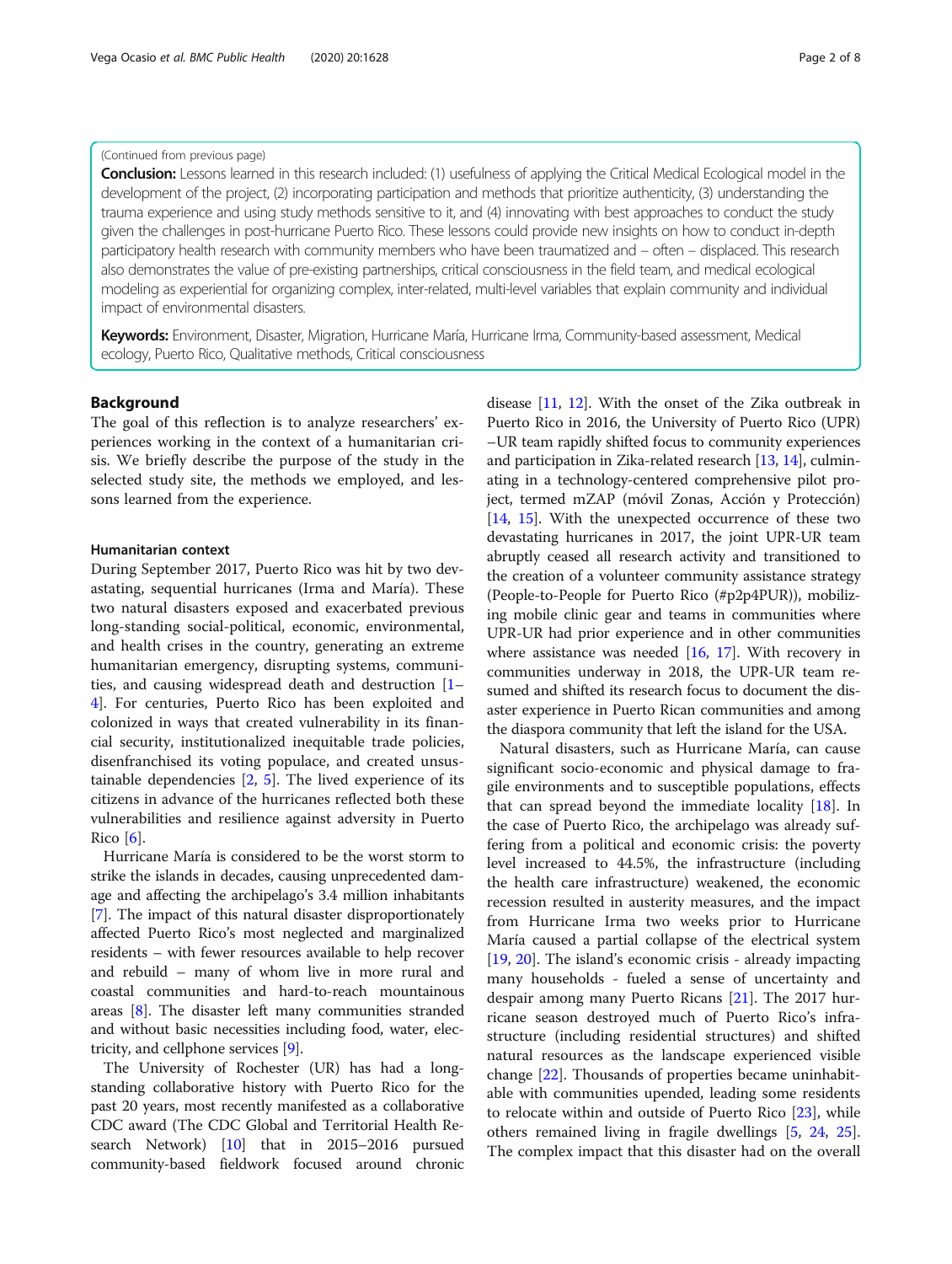health and disease of the population, survival, and adaptation has yet to be fully documented [\[23,](#page-7-0) [26](#page-7-0)–[29\]](#page-7-0).

The purpose of this paper is to describe the lived experience of the investigators who conducted this work, presented as a case study, to draw recommendations for other researchers who may need to conduct research in times of humanitarian disaster.

# Lesson 1: using the critical medical ecological model helped organize our work and response

Working amidst the devastation of the hurricanes, an appropriate framework needed to be implemented to capture the complex human-ecological calamity that resulted from the mentioned natural disasters. The Critical Medical Ecological paradigm [[22](#page-7-0), [30](#page-7-0)] provided a useful heuristic device to examine human interactions with their environment, comprehensively defined to include physical, social, political, and biological elements [[31](#page-7-0)– [33\]](#page-7-0). This analytical framework prioritizes multidimensional social (including economic, demographic, and cultural) relationships and biological aspects of community members while acknowledging the interdependent role of bioenvironmental factors and their associations with disease [\[34](#page-7-0)]. The model helped us prepare the research questions and fieldwork through thinking about how humans are influenced by multi-level ecosystems of which they are part: including the macro-micro ecosystems, the abiotic (e.g., floods) and biotic components (e.g., immune system responses, stress hormones), and multiple levels of human organization. In this project, the Critical Medical Ecological framework additionally drove both the aid/relief response [[17\]](#page-7-0) and subsequent research with Puerto Ricans and the diaspora, with the team immersing in the midst of post-hurricane communities to gather, first-hand, qualitative experiences from community members. The study aimed to provide a comprehensive approach to better understand the amalgam of factors that impacted Puerto Ricans through the post-hurricane experience, including their decisions - if made - to depart the islands.

# Lesson 2: incorporation of participation and methods that prioritize authenticity

Investigators recognized the need to approach our research participants as collaborators and to strive toward building and relying upon authentic partnerships to collect and analyze data. We sought to build a grounded, community-based ecological model of coping and response to surviving Hurricanes Irma and María, including identifying determinants of and responses to migration from Puerto Rico to the continental USA. From our previous aid relief efforts in Puerto Rico with #p2p4PUR, we understood that qualitative methods were required to capture the range and nuance of the "lived experience" subsequently expressed by community members. Qualitative methods present the opportunity to capture natural, insider perspectives which – oftentimes - prove cathartic for participants [\[35](#page-7-0)–[37](#page-7-0)].

To achieve community authenticity in our approach (methodologically, to improve validity), the qualitative interview guide was shaped by the Critical Medical Ecology paradigm and was, in part, based on the team's prior experience in conducting qualitative work in Puerto Rico around Zika [[13](#page-7-0)]. The interview guide was organized sequentially to walk the participants through their experience from pre- to post-hurricane, with partially structured questions that were focused yet allowed for elaboration, explanation, and interpretation through the interview's conversation. Additional questions/ themes were included based on informal conversations around priorities with project partners. The final themes covered included participants' peri-hurricane experiences, the social-ecological damage, health impact, reactions, and migration decisionmaking.

The project was reviewed and approved by 12 community groups, agencies, and organizations in Puerto Rico and Orlando. Prior to conducting the research, participants received an information sheet, and provided verbal consent for audio-recording. Field notes were taken by interviewers during and immediately after each interview to facilitate a more comprehensive analysis process. Moreover, a professional transcription firm was contracted to transcribe audio recordings to text, which were subsequently reviewed and edited by native Spanish speakers on the team. Importantly, to maintain research fidelity and validity, all research material was maintained, collected, and analyzed in Spanish by an exclusively bilingual Latinx, Spanish-fluent team. Study communities were selected from areas familiar to the team through previous research collaboration (that occurred prior to the hurricanes), and in communities the team became familiar with through its relief work (#p2p4PUR).

The study data was collected from 97 Puerto Rican participants (65 female and 32 male). In Puerto Rico, the study was conducted in nine municipalities around the archipelago encompassing different ecological zones (mountainous, metropolitan, rural, and outer island) to capture a range of ecological exposures for a total of 23 interview instances (17 focus groups and 6 individual interviews) among community members. In Florida, the study was conducted in Orlando (a major resettlement hub for post-hurricane Puerto Ricans) with a total of 27 participants (21 females and 6 males) in four focus groups. The Orlando groups covered the same topics as the Puerto Rico-based groups, but additionally focused on the post-hurricane Puerto Rican diaspora that migrated to the USA and their challenges associated with relocation.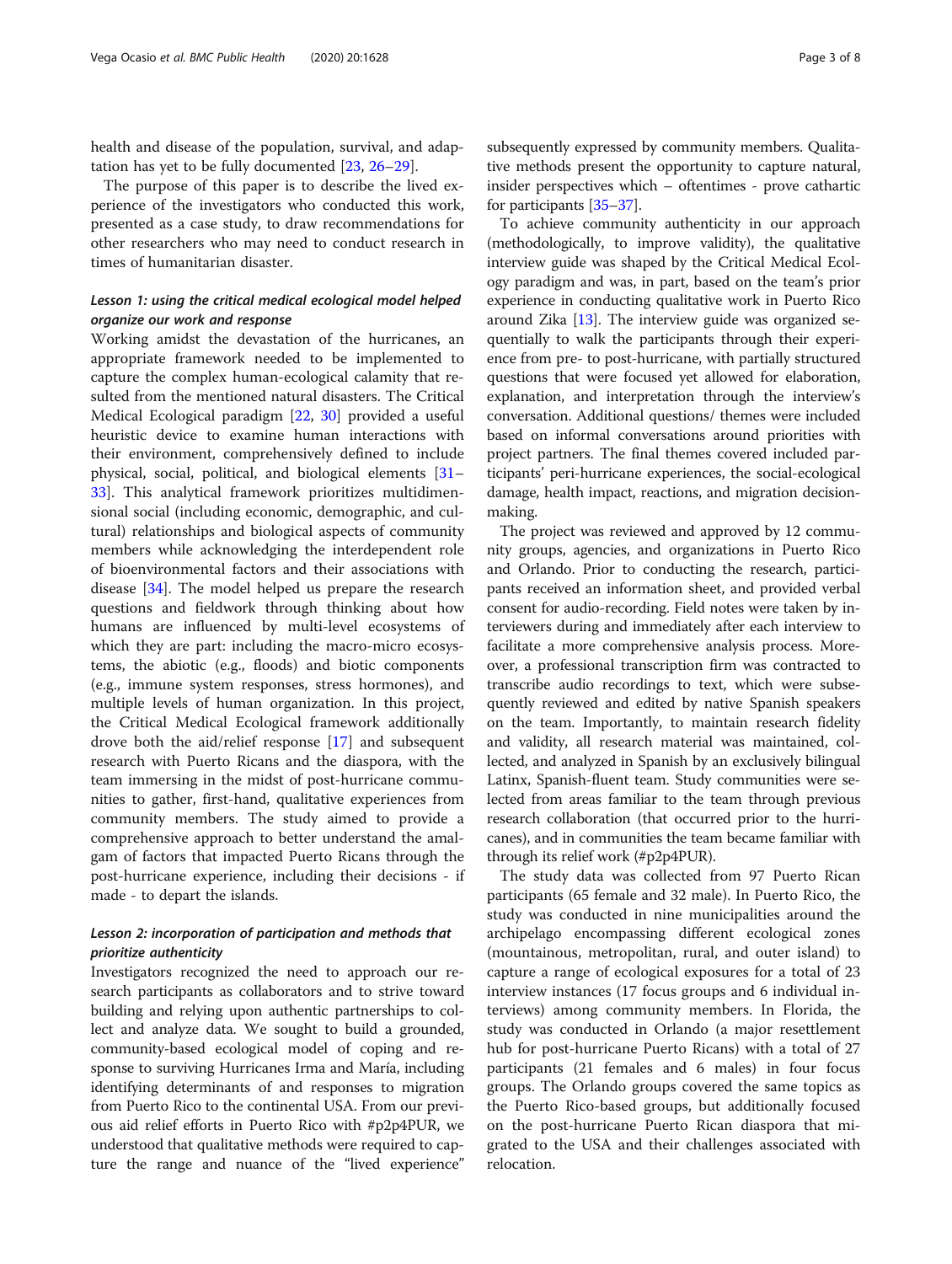Analysis prioritized community voices through iterative thematic analysis [[38](#page-7-0)] and note-taking facilitated a preliminary understanding of salient community issues. Transcripts were uploaded to Dedoose (Socio-Cultural Research Consultants, Manhattan Beach, CA, v.8.3), a web-based qualitative data analytical software, which helped researchers synthesize multiple levels of qualitative data into a single platform, and enabled multi-layered and meaningful analysis [\[39\]](#page-7-0). The team iteratively developed a codebook that captured both the emic (community perspective) experience and also selective etic (research perspective from outside the culture) analytic codes required for analysis. A rigorous and extensive coding verification process by two native Spanish speaking team members was established, which included debriefing and peer validation of coding. The final coding process was completed by four native Spanish-speaking team members using the transcribed interviews.

# Lesson 3: understand the trauma experience and incorporate study methods sensitive to it

Given the massive trauma experienced by Puerto Ricans in this period, and our witness to that suffering, we needed to prioritize understanding such experiences and incorporate it into our approach. This research study was able to observe and describe the complexity of the pre- and posthurricane situation impacting Puerto Ricans. The results showed (summarized in Table 1) that the precarious conditions that followed Hurricane María were the result of a failed complex system that covers every layer of the Critical Medical Ecological model (sociocultural, biological, healthcare and abiotic): geographical areas, governmental response, financial limitations, individual decisions, inequitable social relationships, and a foreseen failure of the healthcare system. As explained in the model, Hurricane María had an effect from the community level to the individual level, for example complete communities were destroyed by the forces of the wind and many residents were affected, individually, by those repercussions. In many cases, the post-hurricane conditions increased or exacerbated social determinants of health that led to complicated health outcomes (increased comorbidities associated with pre-existing health conditions, restricted access to food and water, and death). Indeed, presenting "death narratives" was one of the most common themes in our project:

"Sí, luego del huracán, llegó, llegó mucha depresión en muchas personas, muchas historias que se escuchan porque mientras uno hace fila, uno conoce gente, y uno escucha tanta historia, que yo creo que la depresión de muchas personas de haber perdido todo fue uno de los mayores problemas, y a base de la depresión viene el suicidio, y

Table 1 Critical Medical Ecological Model: Identifying the broader factors that led to the precarious conditions before, during, and after the hurricane's impact

|            | Sociocultural                                                                                                                                                                                                                                                                          | <b>Biological</b>                                                                                                                                                                                                 | <b>Health Care</b>                                                                                                                                                                                            | <b>Abiotic</b>                                                                                                                |
|------------|----------------------------------------------------------------------------------------------------------------------------------------------------------------------------------------------------------------------------------------------------------------------------------------|-------------------------------------------------------------------------------------------------------------------------------------------------------------------------------------------------------------------|---------------------------------------------------------------------------------------------------------------------------------------------------------------------------------------------------------------|-------------------------------------------------------------------------------------------------------------------------------|
| Community  | Systems collapse (Water, electricity,<br>food)<br>Disbalanced social and political<br>relationships<br>Unemployment<br>Poverty<br>Limited access to and poor<br>distribution of financial resources<br>Precarious infrastructure<br>Late federal/state response<br>External dependency | Infectious disease exposure<br>(e.g. leptospirosis)<br>Shifting breeding grounds<br>for vectors<br>Bacterial, flora, fauna change                                                                                 | Collapse of medical facilities<br>Limited health care personnel<br>Only one trauma center in the<br>island<br>Limited medicines available<br>Poor surveillance<br>Traumatized health workers                  | Mountains<br>Wind<br>Rain<br>Flood<br>Debris<br>Temperatures and humidity<br>Mudslides<br>Elevation<br>Poor roads and bridges |
| Household  | No communication<br>Weak building construction<br>Lack of home ownership<br>documentation<br>Family income<br>Gender roles<br>Migration/relocation<br>Poor access to available aid and<br>resources<br>Social and family networks disrupted                                            | Exposure to Infectious<br>Diseases<br>Stress/Trauma<br>Impact of trauma in chronic<br>diseases<br>Increases in household risk<br>Increase in vector and<br>vermin exposures<br>Crop loss/ loss of food<br>sources | Isolation (unable to access<br>medical facilities)<br>Limited assistance for<br>bedridden family members<br>No reliable access to<br>medication and treatment<br>New, important social<br>determinants emerge | Housing Damage<br>Loss of material goods,<br>appliances, and equipment                                                        |
| Individual | Unemployment<br>Denial about hurricane<br>Isolation<br>Loneliness, isolation, depression, and<br>anxiety<br>Loss of social and family relationships<br>Loss of role identification                                                                                                     | Pre-existing medical<br>conditions<br>Weaken immune system<br>Stress response<br>Injuries                                                                                                                         | Unable to access healthcare<br>facilities or treatments<br>Stigma related to mental<br>health care<br>Loss of medication and<br>therapeutic interventions                                                     | Lack of Protective clothing/<br>footwear<br>Sleeping environment<br>disturbed                                                 |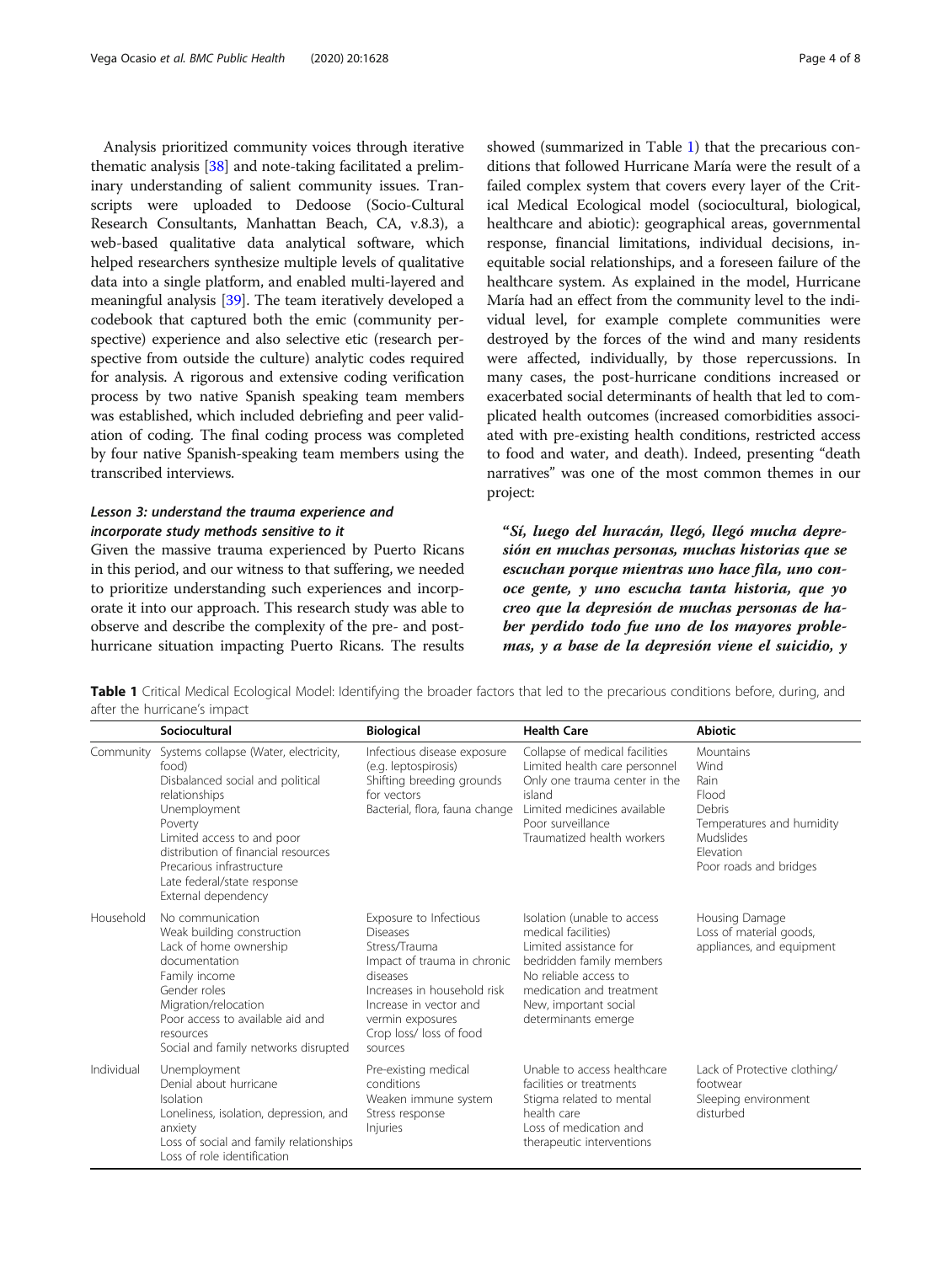se escucharon muchos casos en Puerto Rico de personas no solo que se enfermaron, también optaron, tomaron la decisión de suicidarse …" ("Yes, after the hurricane, there was a lot of depression in many people, you hear many stories while waiting on lines, you meet people, and you hear so many stories, that I believe that the depression of many people resulted by having lost everything, it was one of the bigger problems, and with depression comes suicide, and many cases were heard in Puerto Rico of people not only who got sick, they also chose, they took the decision to commit suicide ... "

– Female participant in rural focus group

The complexity of these societal challenges, and how they made an impact at an individual level, resulted in the displacement and migration of many Puerto Ricans to the continental United States. Factors mentioned influencing this decision include: (1) unemployment as a result of the hurricane, (2) loss of household materials, and (3) medical needs such as dialysis and cancer treatment. The Critical Medical Ecological model allowed us to identify broader contexts of the situations that led to such precarious conditions before, during, and after the hurricane's impact. The model permitted us to organize and to understand how previous social-environmental challenges influenced the fragile conditions in the aftermath - such as the long-standing humanitarian-financial crises that restricted families' abilities to purchase goods, or the perceived confidence in community members due to a lack of recent experience with hurricanes.

Hurricane Irma and especially Hurricane María, presented traumatic events that subsequently created social and ecological upheaval throughout Puerto Rico, and in the diaspora communities of Central Florida (and elsewhere) where Puerto Ricans migrated. The consequential effects of this event and the challenges that followed were multifactorial, complex, and reflected interdependent social and health problems in an ecologically destructive context. Hence, the medical ecological paradigm and qualitative methods helped constructively build explanatory models while obtaining emic (and somewhat therapeutic) narrative accounts of the lived experience of hurricane survivors.

## Emotional distress of participants

Many participants did not have the opportunity to talk about their experiences previously, creating both challenges for the team (emotional sensitivity to the suffering of others) and research needs (to elicit first-hand accounts of a disastrous event from those who experienced it). Occasionally, the traumatic events that individuals experienced led to feelings of despair, sadness, and anxiety among participants. Prior to conducting field work, the team contacted local mental health institutions and organizations in each of the respective towns to identify referral information if needed during the interview process. All participants received a pamphlet that included the contact information for mental health assistance, and an island-wide helpline. Organizing partners who hosted data collection instances were bestsuited to refer participants to local resources before, during, and after the period of this study.

### Emotional sensitivity of team members

The team encountered the stories of the struggles that participants experienced; their survival narratives and the effect these had both physically and mentally in the participants' lives challenged the team's capacity to remain both objective and empathetic in conducting this research. All three co-PIs of this study had relatives impacted in Puerto Rico from the hurricanes – this event was a personal tragedy for all involved, yet an important, action-driven scientific opportunity to potentially learn local strategies that could reduce the damaging impact of future natural disasters.

# "Esta es la primera vez que alguien nos pregunta como fue nuestra experiencia con el huracán." ("This is the first time someone ask us about how our experience with the hurricane was.") Male participant, Rural Area, Focus Group

The daily debriefing sessions among team members not only served to discuss major learnings, but it also served as an informal therapeutic session to discuss well-being and mental health needs, as required.

# Lesson 4: we innovated best approaches to create and conduct this study given the physical, social, and technical challenges in post-hurricane Puerto Rico

We had to develop innovative methods of data collection, such as leveraging pre-existing community networks from our other work in Puerto Rico, relying upon social media to access communications, and logistical planning sensitive to roads, weather, and timing.The ecological damage in the aftermath of the hurricanes presented logistical difficulties in reaching susceptible communities due to unstable infrastructure, such as poor road conditions, lack of electricity, and minimal communication. As part of the recruitment challenges because of the limited communication infrastructures damaged by Hurricane María - the research group used different strategies to communicate with community partners, in particular social media networks such as WhatsApp and Facebook. The research team divided the island into quadrants to facilitate logistics and to ensure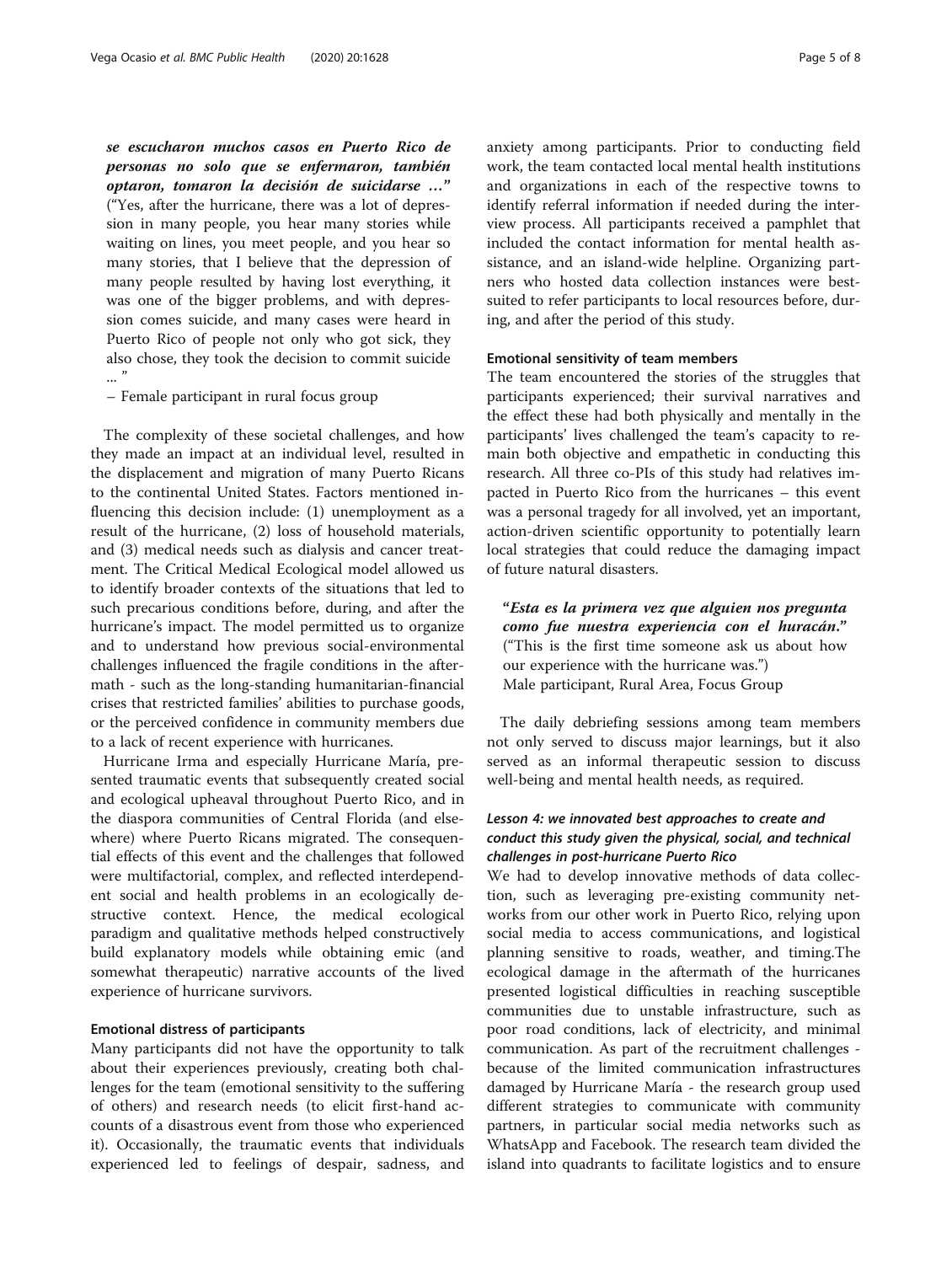geographic coverage, prioritizing the communities that received humanitarian help previously from the research team.

Power outages and cellphone disruptions occurred due to the unstable infrastructure post-hurricane while completing the interview process. Road conditions made traditional routes inaccessible and continuing rain caused the team to monitor flood levels in their route. The research team worked together with community members to conduct interviews during times when it was more convenient to the community (typically during daylight and outside). Further, logistics for interview events were also developed in collaboration with community leaders beforehand, including mapping routes and locations (e.g., town hall, town bakery).

The challenges presented showcase the significant environmental and social risks that can follow natural disasters and emergency situations. Such natural hazards are likely to trigger additional challenges for both the researchers and the participants, perhaps limiting their ability to access certain communities, or limiting ability of potential participants to reach the meeting place. Recognizing the scale of disaster, and the impact it had on the population at a physical and psychological level is important for ensuring an effective response, insights informed by the team's humanitarian efforts that preceded this research.

### Community partnership

This project was built on those community partnerships where the team has developed visibility and trust, either arising from the pre-hurricane research projects with communities throughout the island, or through subsequent experience with new communities through the #p2p4PUR relief response. Research partnerships in Orlando, however, did not pre-exist the hurricanes. As this research project emerged, the UR team networked to reach city officials and non-profit organizations focused on assisting Puerto Ricans settling in Orlando and community groups serving and advocating for various needs of the resettled Puerto Rican population. The team's prior work in Puerto Rico added to their credibility to undertake this work and provided an opportunity for close collaboration with diaspora leaders.

The selection of the research team for this work (and for the collaborative research that preceded the hurricanes) was deliberate and crucial, improving validity and potential for action by prioritizing critical consciousness (Paulo Freire's concept of *conscientização*  $[40]$ ), collecting and analyzing participants "lived experience" through a research team with strong connection to Puerto Rico, its history, culture, practices, and its contemporary social-political situation.

### Scientific contribution

Puerto Rico's history has resulted in multiple forms of social determinants of health that created social inequalities including lack of political representation (primarily in the USA), unfair workforce practices, institutionalized social control, racism, corruption, gender-based violence, poverty, and health discrimination [\[5,](#page-7-0) [41\]](#page-7-0). Given the ongoing austerity measures imposed on the country, the dual impact of the 2017 hurricanes have had an especially harsh impact on Puerto Rican communities [[41](#page-7-0)]. The devastating, cumulative consequences of the hurricanes resulted in both an ecological and a multi-level social shift within the individual, household, and community levels that collapsed the medical infrastructure, exacerbated chronic diseases, increased infectious diseases, impacted mental health rapidly in community members, and created a significant migration to the continental United States [[5](#page-7-0)]. Nonetheless, the damaging effects of these hurricanes are also a result of previous socio-economic and political challenges affecting the island.

Typically, natural disasters result in significant loss and damage leading most scientific research studies to focus on the health outcomes and risk factors that are presented in the wake of such an event. Such studies, however, subsequently often fail to evaluate the previous conditions and behaviors that may contribute to these post-disaster impacts. Understanding the social-ecological landscape before the natural disaster, however, provides a deeper understanding of the level of vulnerabilities and strengths in communities, and the complexities of how individuals perceive and respond to risks. The complex situation in Puerto Rico - together with the unprecedented damage caused by this natural disaster - made visible the need to evaluate and analyze the contributing roles of the physical and social-environmental circumstances of families, and the underlying factors contributing to the rapid collapse in living conditions in the aftermath of the hurricane. Consequently, this study sought to explore and answer questions concerning the type of services required to meet community needs, actions necessary to make programs or services more effective, and strategies required to overcome newly-defined problems, all from a community-centered perspective. This perspective is intended to assist stakeholders in developing future policies and plans aimed at addressing risk factors that contribute to a community's susceptibilities in a natural disaster. This type of research is essential to offer policy-makers specific evidence grounded in the experiences of those most likely impacted by policy decisions (e.g., community members), taking into account related cultural, social, political, and economic realities [\[42](#page-7-0)]. Furthermore, the results from this field work are expected to assist community leaders in the understanding of the risk factors associated with natural disasters (specific to their community), community-driven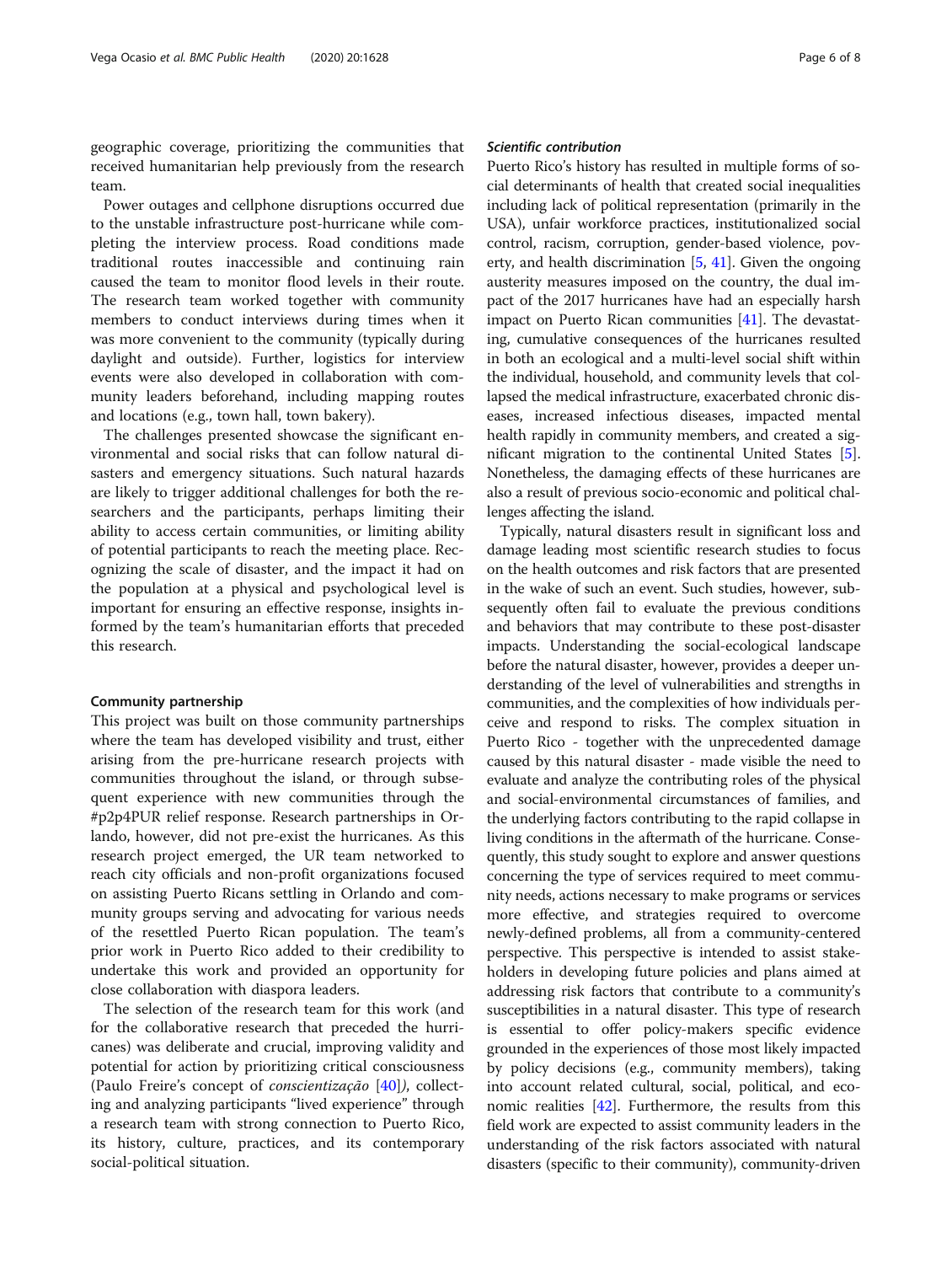Vega Ocasio et al. BMC Public Health (2020) 20:1628 Page 7 of 8

methods of organization, and how community engagement is an integral part of response from the onset of the emergency. The research team intends to continue collaboration with participant leaders and to report back the results of this work.

# Conclusion

This case study sought to describe salient issues and factors relating to conducting research on the impact of Hurricanes Irma and María in Puerto Rican communities - both in Puerto Rico and Central Florida – on how ecological risks may have changed, their impacts on health, and the responses and determinants for relocation. Crucial among the lessons learned are that researchers needed to be sensitive to, and ready for, recollecting negative, emotional events, and to allow the team (scientifically) to express that emotion. The data collected during this research will serve future studies as best practices for community-engagement and to address data collection rapidly, post-disaster. The importance of collecting and disseminating this research allows scientific teams to learn about the intricacies and challenges associated with a natural disaster within a complex medical ecological theoretical framework and to potentially prepare prevention and remediation mechanisms for future events.

In addition, researchers need to become acquainted with the risks and benefits for such types of methods (for example, the lengthy time required to properly code qualitative data and analyze with validity) and the issues of importance prior to engaging communities, understanding the potential harms for each specific setting, and preparing to manage possibly daunting situations. Seeing the community as true partners in collectively documenting and voicing their experiences helps leverage the strengths of the methods and creates a mutuallysupportive research environment. Although communities were not expected to have a direct benefit from these experiences as our preliminary findings suggest, community participants describe the therapeutic effects of being allowed to talk about their experiences. As previous research has demonstrated, the importance of a social support system after a traumatic event helps cope with the distress occurring during the emergency [\[32](#page-7-0)]. Engaging with respective stakeholders and community leaders prior to the start of and after the study is vital for success.

Because of our commitment to Freirean community principles of conscientização, equity, and respect, this research study provided an environment of respect and trust, where community members' voices were heard and prioritized. Additionally, having collaborated previously with stakeholders and community members facilitated the process of respect and trust. The team was

predominantly Puerto Rican – all with prior experience in Puerto Rico - collecting and analyzing data in local parlance without hierarchical power dynamics guiding our team's actions. This deliberate lack of a hierarchical structure ensured that participants and researchers coexisted in an environment of cultural respect and understanding. This respect represented an significant lesson among the researchers because it provided a deeper understanding of the importance in creating meaningful connections with participants beyond the research needs and - in this example - before the disaster even occurred. Finally, reporting results back to the community in a timely manner, obtaining feedback, and refining conclusions, is a critical component of this process that helps bring closure to this phase of the work.

#### Abbreviations

CDC: Center for Disease Control and Prevention; UPR: University of Puerto Rico; UR: University of Rochester; mZAP: Zonas, Acción y Protección; #p2p4PUR: People-to-People for Puerto Rico; RQI: Rapid Qualitative Inquiry

#### Acknowledgements

We are grateful for the engagement of our community partners and project participants. Further we extend our appreciation to Camila Ospina Fadul and Ivelisse Rivera for their contributions to the design and implementation of this project and to Jishyra Serrano, Desarey Morales, Lisette Alcantara, and Zahira Quiñones Tavarez for their contributions in the analysis process.

#### Authors' contributions

Each author substantially contributed to this research study, including design, data collection, and analysis. All authors were involved in the development of the interview guide and planning process to be used in the field. Individually, TDVD, as the senior member of the team was involved in the process of IRB approvals, design of the work, analysis, and guiding each step of the research study. JGPR, organized and kept in contact with all groups involved in Puerto Rico and Central Florida. Additionally, he was involved in the process of data collection in the field and analysis of data. DVO, was involved in the planning process (logistics), data collection in Puerto Rico, analysis of results and organization of the analysis process. Each author has approved the submitted version and has agreed both to be personally accountable for the author's own contributions and to ensure that questions related to the accuracy or integrity of any part of the work, even ones in which the author was not personally involved, are appropriately investigated.

### Funding

This work was funded by Cooperative Agreement Number 1U48DP005026- 01S1, funded by the Centers for Disease Control and Prevention, Prevention Research Centers Program. The contents of the presentation are the responsibility of the authors and do not necessarily represent the official views of the Centers for Disease Control and Prevention or the Department of Health and Human Services. Denisse Vega-Ocasio received support from the Translational Biomedical Science PhD program at the University of Rochester (# TL1TR002000 from the National Center For Advancing Translational Sciences, National Institutes of Health) and #BWF1014095 from the Burroughs Wellcome Fund.

#### Availability of data and materials

No data is available since the paper is on our experience and as qualitative data for the main study is identifying, we will not make it publicly available.

### Ethics approval and consent to participate

The study was reviewed and approved by the University of Rochester 's Research Subjects Review Board as an expedited study (RSRB00071756). We further confirm that any aspect of the work covered in this manuscript that has involved human participation has been conducted with the ethical